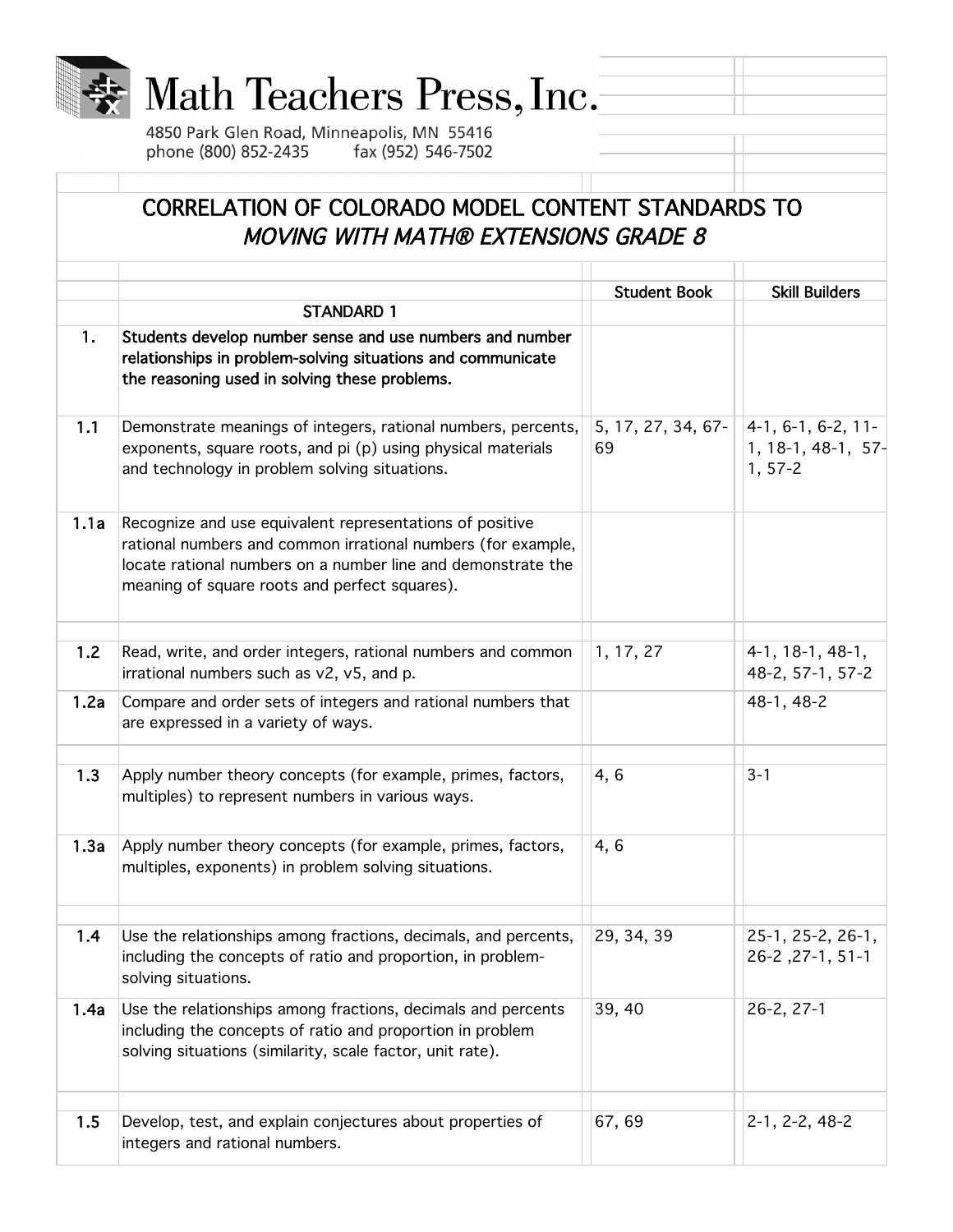|                  |                                                                                                                                                                                                                                        | <b>Student Book</b>                | <b>Skill Builders</b>      |
|------------------|----------------------------------------------------------------------------------------------------------------------------------------------------------------------------------------------------------------------------------------|------------------------------------|----------------------------|
| 1.5a             | Develop and test conjectures about properties of integers<br>(does $3 - 5 = 5 - 3$ ?) and rational numbers.                                                                                                                            | 69                                 | $48 - 2$                   |
| 1.6              | Use number sense to estimate and justify the reasonableness<br>of solutions to problems involving integers, rational numbers,<br>and common irrational numbers such as v2, v5, and p.                                                  | 2, 9, 10, 28, 37                   | 5-1, 19-1, 43-2,<br>$44-1$ |
| 1.6a             | Use number sense to estimate and justify the reasonableness<br>of solutions to problems involving integers and rational<br>numbers.                                                                                                    | 9, 10, 37                          | 43-2, 44-1                 |
|                  |                                                                                                                                                                                                                                        |                                    |                            |
| 2.               | <b>STANDARD 2</b>                                                                                                                                                                                                                      |                                    |                            |
|                  | Students use algebraic methods to explore, model, and<br>describe patterns and functions involving numbers, shapes,<br>data, and graphs in problem-solving situations and<br>communicate the reasoning used in solving these problems. |                                    |                            |
| 2.1              | Represent, describe, and analyze patterns and relationships<br>using tables, graphs, verbal rules, and standard algebraic<br>notation.                                                                                                 | 8                                  | $42 - 1$                   |
| 2.1a             | Represent, describe, and analyze patterns (for example,<br>geometric and numeric) and relationships using tables, graphs,<br>verbal rules, and standard algebraic notation.                                                            | 8                                  | $42 - 1$                   |
| 2.1 <sub>b</sub> | Convert from one functional representation (table, graph,<br>verbal rule, standard algebraic notation) to another.                                                                                                                     | 57 (T.G.)                          |                            |
|                  |                                                                                                                                                                                                                                        |                                    |                            |
| 2.2              | Describe patterns using variables, expressions, equations and<br>inequalities in problem-solving situations.                                                                                                                           | 75,76                              |                            |
| 2.2a             | Describe patterns using variables, expressions, equations and<br>inequalities in problem solving situations.                                                                                                                           | 75,76                              |                            |
| 2.3              | Analyze functional relationships to explain how a change in one<br>quantity results in a change in another (for example, how the<br>area of a circle changes as the radius increases, or how a<br>person's height changes over time).  | 40 (T.G.), 56<br>(T.G.), 57 (T.G.) |                            |
| 2.3a             | Analyze functional relationships to explain how a change in one<br>quantity results in a change in another (for example, how a<br>person's height changes over time).                                                                  | 40 (T.G.), 56,<br>57(T.G.)         |                            |
| 2.4              | Distinguish between linear and nonlinear functions through<br>informal investigations.                                                                                                                                                 |                                    |                            |
| 2.4a             | Distinguish between linear and nonlinear functions through<br>informal investigations.                                                                                                                                                 |                                    |                            |
|                  |                                                                                                                                                                                                                                        |                                    |                            |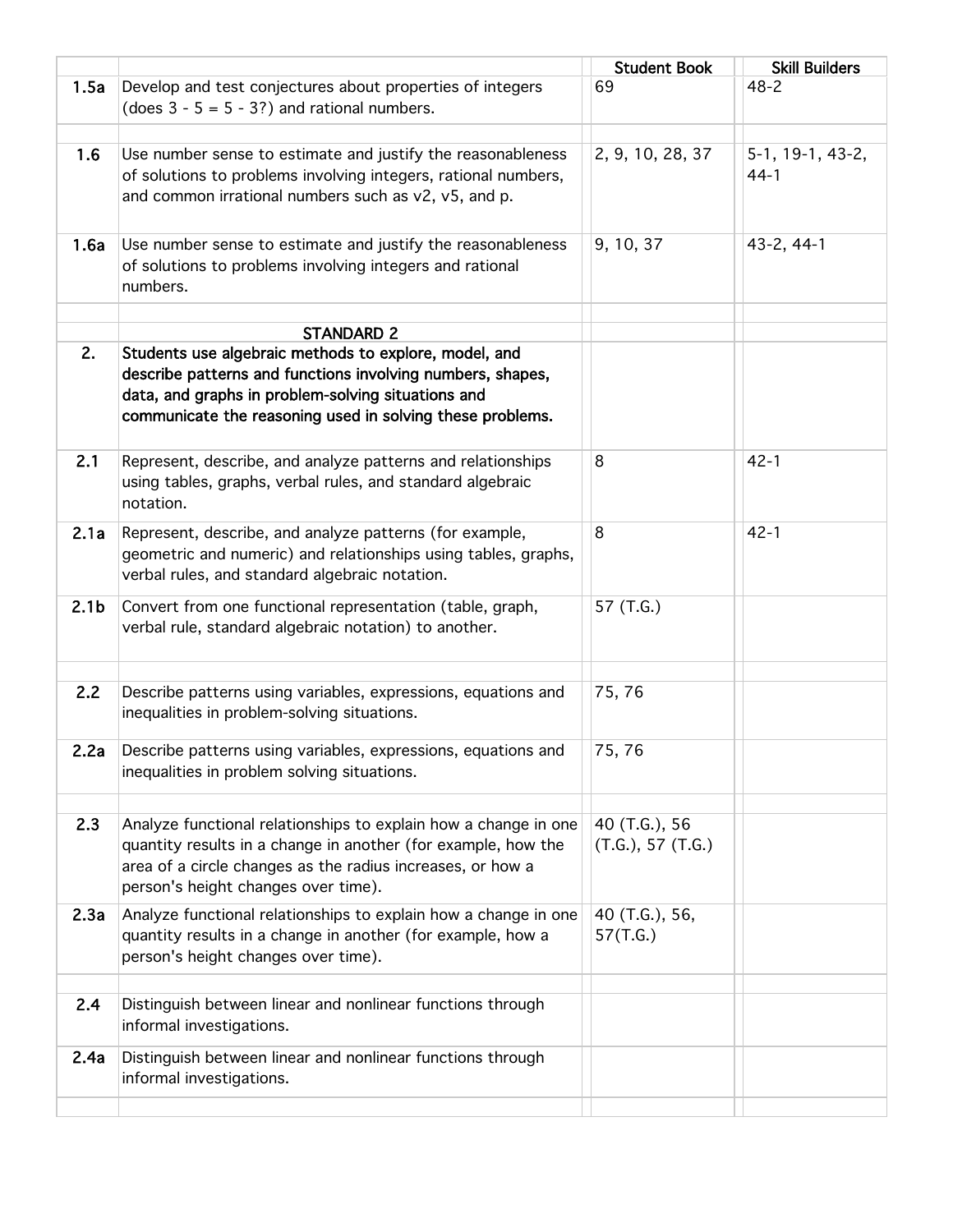|                  |                                                                                                                                                                                                 | <b>Student Book</b> | <b>Skill Builders</b> |
|------------------|-------------------------------------------------------------------------------------------------------------------------------------------------------------------------------------------------|---------------------|-----------------------|
| 2.5              | Solve simple linear equations in problem-solving situations<br>using a variety of methods (informal, formal, graphical) and a<br>variety of tools (physical materials, calculators, computers). | 78-80               | 50-1 to 50-3          |
| 2.5a             | Solve simple linear equations in problem solving situations<br>using a variety of methods (informal, formal, and graphic).                                                                      | 78-80               | 50-1 to 50-3          |
|                  |                                                                                                                                                                                                 |                     |                       |
|                  | <b>STANDARD 3</b>                                                                                                                                                                               |                     |                       |
| 3.               | Students use data collection and analysis, statistics, and<br>probability in problem-solving situations and communicate the<br>reasoning used in solving thee problems.                         |                     |                       |
| 3.1              | Read and construct displays of data using appropriate<br>techniques (for example, line graphs, circle graphs, scatter<br>plots, box plots, stem-and-leaf plots) and appropriate<br>technology.  | $14 - 16$           | $45 - 3$              |
| 3.1a             | Read and construct displays of data using appropriate<br>techniques (for example, circle graphs, scatter plots, box and<br>whisker plots, stem-and-leaf plots).                                 | $14 - 16$           | $45 - 3$              |
| 3.2              | Display and use measures of central tendency, such as mean,<br>median, and mode, and measures of variability, such as range<br>and quartiles.                                                   | 13, 14              | $45-1, 45-2$          |
| 3.2a             | Display and use measures of central tendency (such as mean,<br>median, and mode) and measures of variability (such as range<br>and quartiles) in problem solving situations.                    | 13, 14              | $45 - 2$              |
| 3.3              | Evaluate arguments that are based on statistical claims.                                                                                                                                        |                     |                       |
| 3.3a             | analyze a graph, table or summary for misleading<br>characteristics.                                                                                                                            |                     |                       |
| 3.3 <sub>b</sub> | Recognize the misuse of statistical data in written arguments.                                                                                                                                  |                     |                       |
| 3.3c             | Describe how data can be interpreted in more than one way or<br>be used to support more than one position in a debate.                                                                          |                     |                       |
| 3.4              | Formulate hypotheses, draw conclusions, and make convincing<br>arguments based on data analysis.                                                                                                | 14, 15              |                       |
| 3.4a             | Formulate hypotheses, draw conclusions, and make convincing<br>arguments based on data analysis.                                                                                                | 14, 15              |                       |
| 3.6              | Make predictions and compare results using both experimental<br>and theoretical probability drawn from real-world problems.                                                                     | 26                  | $47 - 1$              |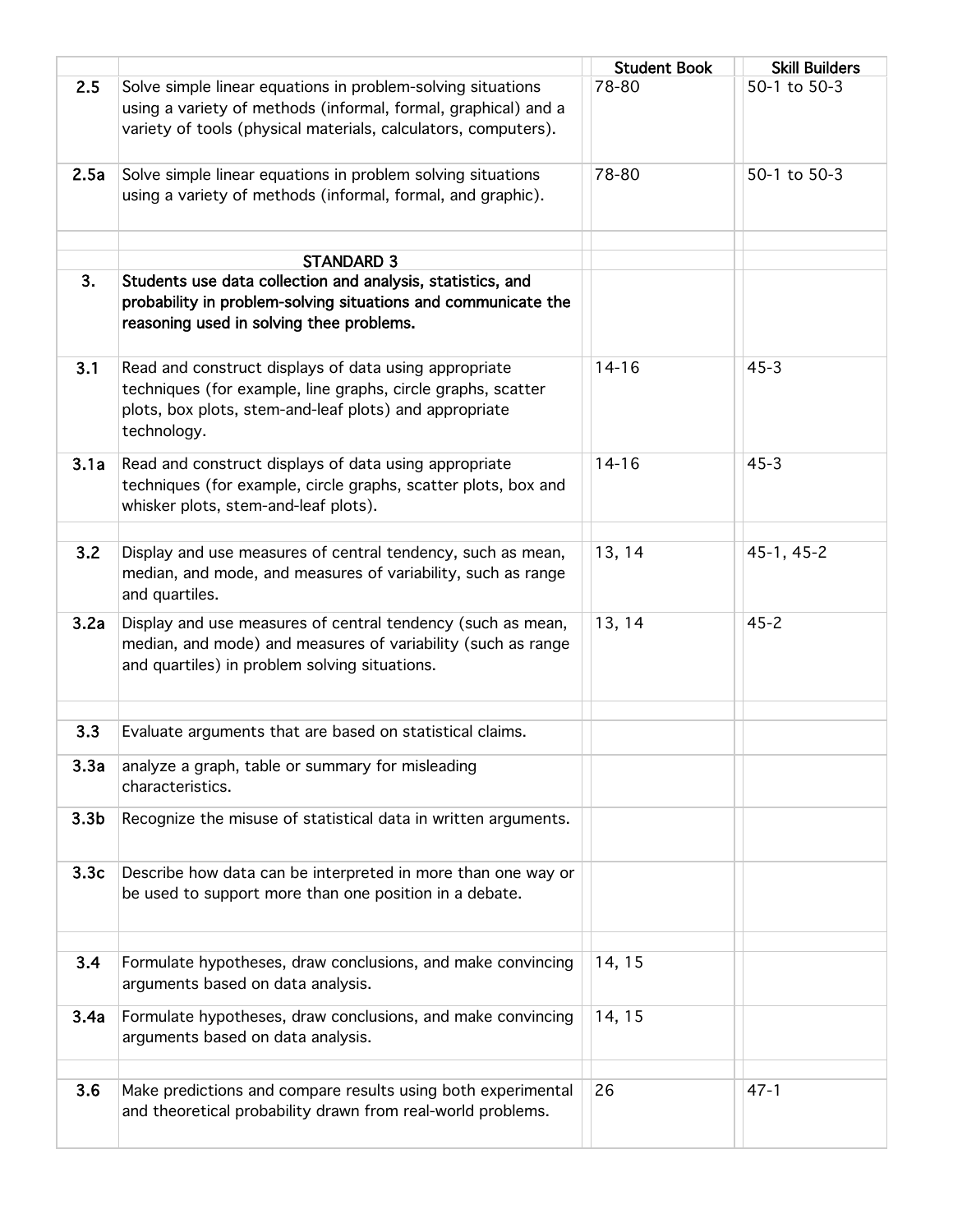|                  |                                                                                                                                                                                           | <b>Student Book</b>                  | <b>Skill Builders</b>                                              |
|------------------|-------------------------------------------------------------------------------------------------------------------------------------------------------------------------------------------|--------------------------------------|--------------------------------------------------------------------|
| 3.6a             | Use a model (list, tree diagram, area model) to determine<br>theoretical probabilities to solve problems involving<br>uncertainty.                                                        | 26                                   |                                                                    |
| 3.6 <sub>b</sub> | Make predictions using theoretical probability in real-world<br>problems.                                                                                                                 | 26                                   | $47 - 1$                                                           |
| 3.7              | Use counting strategies to determine all the possible outcomes<br>from an experiment (for example, the number of ways<br>students can line up to have their picture taken).               |                                      |                                                                    |
| 3.7a             | Use a model or counting techniques to determine all the<br>possible outcomes from an experiment (for example, the<br>number of ways students can line up to have their picture<br>taken). |                                      |                                                                    |
|                  |                                                                                                                                                                                           |                                      |                                                                    |
| 4.               | <b>STANDARD 4</b><br>Students use geometric concepts, properties, and relationships<br>in problem-solving situations and communicate the reasoning<br>used in solving these problems.     |                                      |                                                                    |
| 4.2              | Describe, analyze, and reason informally about the properties<br>(for example, parallelism, perpendicularity, congruence) of two-<br>and three dimensional figures.                       | 41-49, 52-55                         | 29-1, 30-1, 31-1,<br>$31 - 2, 32 - 2, 33 - 1,$<br>$33 - 2, 52 - 1$ |
| 4.2a             | Describe, analyze and reason informally about properties (for<br>example, parallelism, perpendicularity, congruence, and<br>similarity) of two- and three-dimensional figures.            | 41-49, 52-55                         | 29-1, 30-1, 31-1,<br>31-2, 32-2, 33-1,<br>$33 - 2, 52 - 1$         |
| 4.3              | Apply the concepts of ratio, proportion, and similarity in<br>problem-solving situations.                                                                                                 | 35, 36, 40, 52, 53 26-1, 26-2, 46-1, | $46 - 3$                                                           |
| 4.3a             | Apply the concepts of ratio, proportion, and similarity in<br>problem-solving situations.                                                                                                 | 35, 36, 40, 52, 53 26-2, 46-2, 46-3  |                                                                    |
| 4.4              | Solve problems using coordinate geometry.                                                                                                                                                 | 70                                   | $49-1$                                                             |
| 4.4a             | Solve problems in real-world situations using coordinate<br>geometry (for example, maps, distance on a number line).                                                                      |                                      |                                                                    |
| 4.5              | Solve problems involving perimeter and area in two dimensions,<br>and involving surface area and volume in three dimensions.                                                              | 58-66                                | 38-1, 39-1, 40-1,<br>41-1, 41-2, 55-1,<br>$55-2, 56-1$             |
| 4.5a             | Solve problems involving perimeter and area in two dimensions,<br>and involving surface area and volume in three dimensions<br>(include right prisms and cylinders).                      | 58-66                                | 38-1, 39-1, 40-1,<br>41-1, 41-2, 55-1,<br>$55 - 2, 56 - 1$         |
| 4.5b             | Apply the Pythagorean Theorem to solve real-world problems.                                                                                                                               | 55 (T.G.)                            | $54-1$                                                             |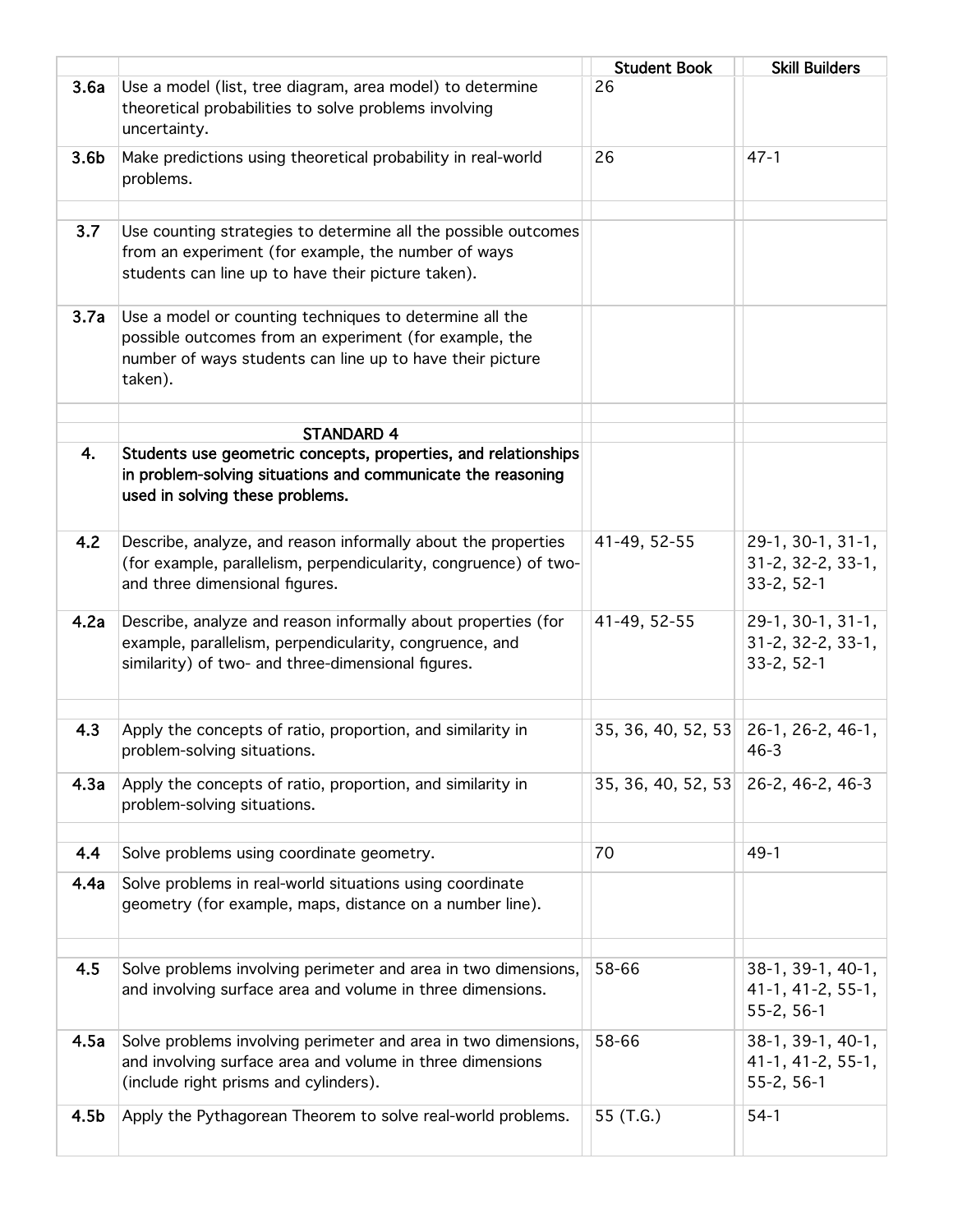|      |                                                                                                                                                                                 | <b>Student Book</b>    | <b>Skill Builders</b>                              |
|------|---------------------------------------------------------------------------------------------------------------------------------------------------------------------------------|------------------------|----------------------------------------------------|
| 4.6  | Transform geometric figures using reflections, translations, and<br>rotations to explore congruence.                                                                            | 46                     |                                                    |
| 4.6a | Transform geometric figures using reflections, translations, and<br>rotations to determine congruence.                                                                          |                        |                                                    |
|      | <b>STANDARD 5</b>                                                                                                                                                               |                        |                                                    |
| 5.   | Students use a variety of tools and techniques to measure,<br>apply the results in problem-solving situations, and<br>communicate the reasoning used in solving these problems. |                        |                                                    |
| 5.1  | Estimate, use, and describe measures of distance, perimeter,<br>area, volume, capacity, weight, mass, and angle comparison.                                                     | 43, 56-66              | $36-1, 37-1$                                       |
| 5.1a | Estimate and use measures of area, volume, capacity, weight,<br>and angle comparisons to solve problems.                                                                        | 43, 56-66              | 35-1, 36-1, 37-1                                   |
| 5.2  | Estimate, make, and use direct and indirect measurements to<br>describe and make comparisons.                                                                                   | 56, 57                 | 37-1, 37-2, 46-3                                   |
| 5.2a | Estimate, make and use direct and indirect measurements to<br>describe and make comparisons (for example, use a proportion<br>to find the height of a flag pole).               | 55 (T.G.), 56, 57      | $46 - 3$                                           |
| 5.3  | Read and interpret various scales including those based on<br>number lines, graphs, and maps.                                                                                   | $15 - 17$              | $46 - 2$                                           |
| 5.3a | Read and interpret scales on number lines, graphs and maps<br>(for example, given a map and a scale, determine the distance<br>between two points on the map).                  | $15 - 17$              | $46 - 2$                                           |
| 5.4  | Develop and use formulas and procedures to solve problems<br>involving measurement.                                                                                             | 59-66                  | $38-1, 39-1, 40-1,$<br>41-1, 55-1, 55-2,<br>$56-1$ |
| 5.4a | Develop and use procedures or formulas to solve problems<br>involving measurement (for example, distance, area, surface<br>area, and volume of right prisms and cylinders).     | 55-66                  | 38-1, 39-1, 40-1,<br>41-1, 55-1, 55-2,<br>$56-1$   |
| 5.5  | Describe how a change in an object's linear dimensions affects<br>its perimeter, area, and volume.                                                                              | 58 (T.G.),<br>61(T.G.) |                                                    |
| 5.5a | Describe how a change in an object's linear dimensions affects<br>its perimeter, area and volume (for example, how the area of a<br>circle changes as the radius increases).    | 58 (T.G.),<br>61(T.G.) |                                                    |
|      | <b>STANDARD 6</b>                                                                                                                                                               |                        |                                                    |